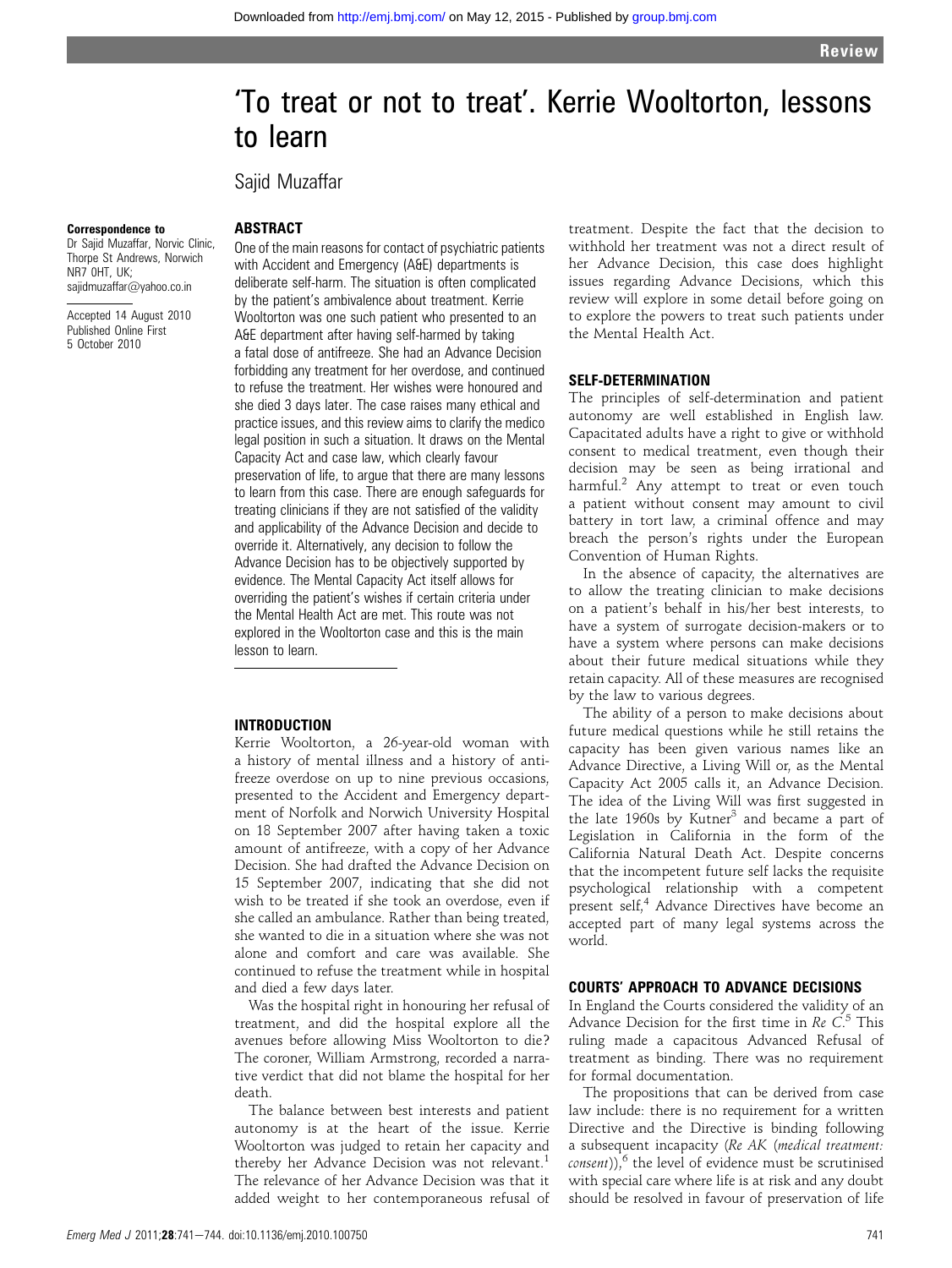(HE v A Hospital NHS Trust, Para 43),<sup>7</sup> and there is no formality for making or revoking Advance Directives and all Advance Directives are inherently revocable (HE v A Hospital NHS Trust, Para 37).

In his analysis of case law, Mclean $8$  suggests that the Courts assess competence of patients on the basis of outcome of the choice. What makes an outcome of choice irrational is that a worthwhile life will be lost that could otherwise have been preserved. Although this may be dismissed as a cynical view, the case law on advanced refusals, when an individual has already lost capacity, suggests reluctance to favour Advance Decisions where this would result in a preventable death and where, with the treatment, the patient is likely to recover.

# MENTAL CAPACITY ACT 2005 Advance Decisions to refuse treatment: general: Section 24 Mental Capacity Act

#### **Capacity**

There is nothing in the Mental Capacity Act that requires a formal assessment of capacity prior to making an Advance Decision, and capacity is presumed unless there are reasons to doubt it.

Doubts about capacity to make a contemporaneous decision can be resolved by the functional test described in Section 3 of the MCA. As the Advance Decision becomes operational only when the person loses capacity, such a formal assessment is not possible. In the absence of a functional test, the retrospective assessment of capacity, necessary to prove legality of an Advance Decision, would be heavily influenced by the apparent rationality of the decision. In other words, capacity will be determined by the 'reasonable outcome of choice test'<sup>9</sup> or, in cases where the reasons for the Advance Decision are known, by the 'rational reasons approach'. <sup>10</sup> Such tests are less respectful of individual autonomy than a functional test.

#### Specified circumstances and specified treatment

There is no requirement in the Mental Capacity Act or in common law to seek professional guidance prior to making an Advance Decision. Without good information it is hard to foresee future medical state. This contrasts with the process of contemporaneous decision-making, where the decision is made in consultation with a medical professional and where the patient, being in a particular situation, has a better understanding and better appreciation of the circumstances. The person making an Advance Decision would lack the personal experience of the circumstances and, in the absence of discussion with professionals, is likely to lack the benefit of expert opinion, thereby making the prediction of circumstances more difficult and open to challenge.

# Oral Advance Decisions

Allowing the freedom to make oral Advance Decisions would facilitate more people to make such decisions and it could be argued that this supports the principles of individual autonomy, but in the long run such decisions are inherently more prone to challenge.

It is hard for the clinician to be convinced that an oral decision was made by a person who had capacity, had enough information and had indeed intended the statement made during a conversation to be a binding directive, rather than an opinion on a hypothetical situation. It is even harder to establish that the person was not under undue influence at the time and that he did not make a statement revoking the oral

Decision at a later time during a separate conversation. Indeed, it would be difficult to establish that such a conversation even took place. In the context of Government evidence that, '.where there is any doubt (about oral Advance Decisions) the clinician can safely treat someone and receive protection from liability...',<sup>11</sup> it is easy to appreciate the vulnerability of such Advance Decisions.

### Validity and applicability of Advance Decisions: Section 25 Mental Capacity Act

One of the major problems with drafting Advance Decisions is difficulty in drafting a sufficiently specific decision that anticipates future circumstances. This may have more to do with the inherent weakness of any system based on future prediction, but, as discussed above, such an inherent weakness could have been partly remedied by making the system more formal.

The Mental Capacity Act, by allowing the change of circumstances to be considered when determining the applicability of Advance Decisions, allows the incompetent patient to have benefits of new treatments. It invites the clinicians to make a substituted judgement on behalf of the patient in such situations. The onset of illness itself is an important change of circumstance and research has shown that the onset of illness changes one's perception of the illness and often changes one's views of the treatments.<sup>12</sup> It is hard to quantify such a change of view while making the substituted judgement, but it may tilt the balance against withholding treatment in finely balanced cases.

The Mental Capacity Act places no time limit on the validity and applicability of an Advance Decision. The Code of Practice states that decisions made a long time ago are more likely to raise doubts about validity and applicability.<sup>13</sup> Such decisions would be subject to more rigorous scrutiny. It is possible that a decision made decades ago represents the patient's wishes at the time of incapacity, but it is equally possible that the person's wishes had changed but he procrastinated making changes to his Advance Decision or that he simply forgot the Decision existed. This may inadvertently result in withholding appropriate treatment from a person just because he never got round to updating the Decision. On the contrary, the Advance Decision may be wrongly rejected. The only way to resolve this is to require regular reviews.

#### Effect of Advance Decisions: Section 26 Mental Capacity Act

The test for following the Advance Decision (reasonable belief) is more stringent than the test for rejecting it (satisfaction). This difference helps to protect the vulnerable and understandably requires a higher degree of proof for stopping the treatment than for continuing it.

The decision to follow an Advance Decision must be supported by objective evidence of reasonability. On the contrary, the decision to reject the Advance Decision is based on the clinician being satisfied that the decision was made by a competent person, with reasonable information, without any undue influence, is specific enough, applies to the current situation, has never been overruled, that the person has not done anything contrary to the decision since and the circumstances have not greatly changed. The clinician may reject the Advance Decision if he is not satisfied on any of these criteria and there is no statutory requirement for the satisfaction to be objectively reasonable. Such a subjective test gives the clinician a wide discretion and makes the Advance Decision more vulnerable, and, possibly from a clinician's point of view, easier to reject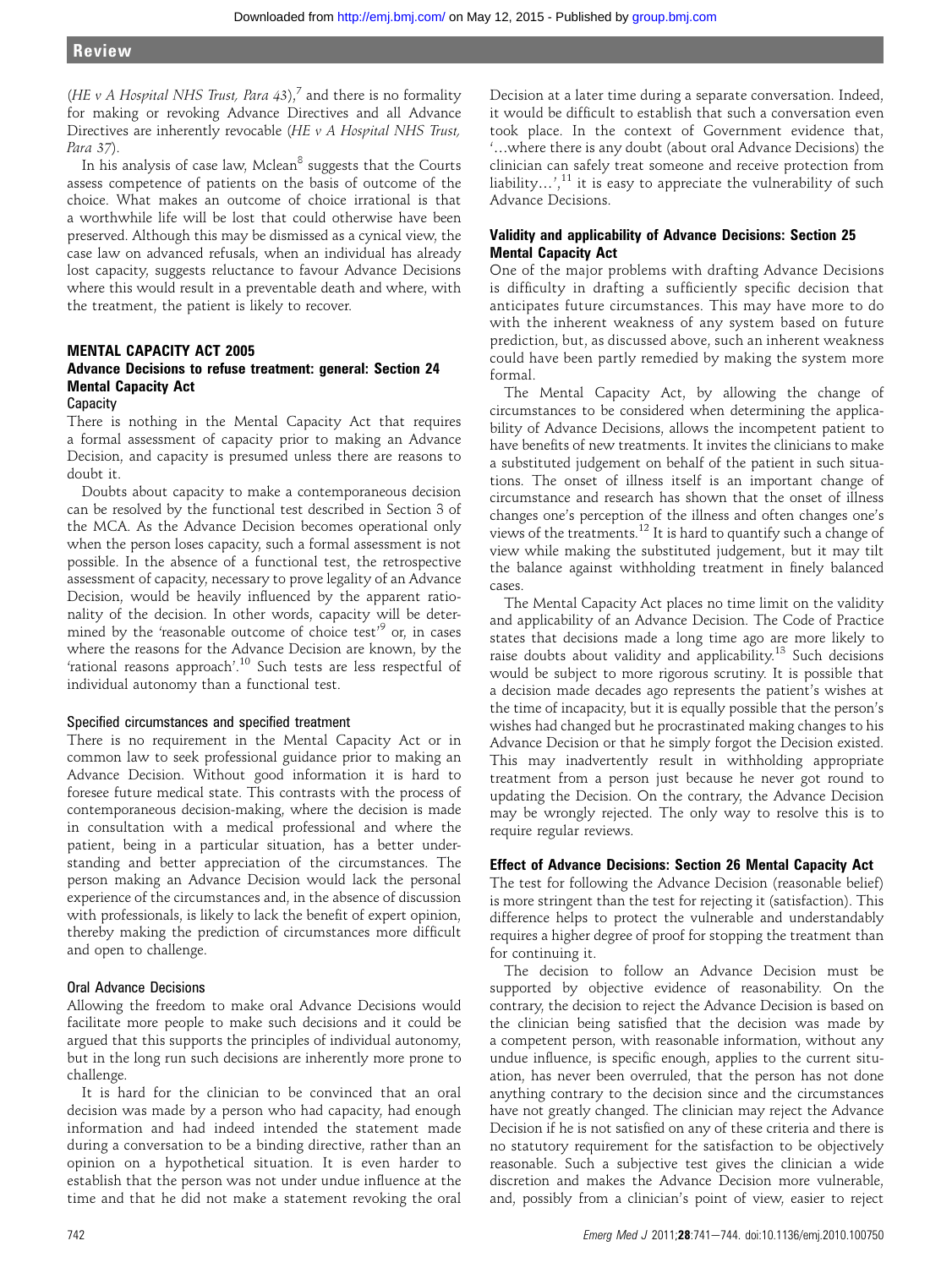than to accept. Only the most well drafted and most certain of the directives may survive such a scrutiny. A recent case demonstrating the vulnerability of Advance Decisions is described by Bonner et al.<sup>14</sup> The Advance Decision was rejected on the basis that it was not specific enough for the situation in question and that it was not regularly reviewed. This case demonstrates the difficulty in formulating a specific enough Advance Decision and the dilemmas that the treating teams face in such situations.

Did the Wooltorton case meet all these criteria? It appears reasonable to think that Kerrie Wooltorton's Advance Decision would pass most of these tests. It could be argued that her call for an ambulance was an action contrary to her Advance Decision, but she had preempted this argument and made it clear that this must not be construed as an action contrary to her Advance Decision. This, however, does not put her Advance Decision beyond reproach. There is another test to pass, one formulated in Section 28 of the Mental Capacity Act (box 1).

# Mental Health Act (MHA) matters: Section 28 Mental Capacity Act

Patients detained under the Mental Health Act and being treated under part 4 of the Act can be treated against their concurrent wishes (Section 63 MHA) and against their Advance Decisions (Section 28 MCA), with the exception of electroconvulsive therapy.

The treatments allowed by the part 4 of the Mental Health Act cover the medical treatment for mental disorders. There was enough evidence to suggest that Kerrie Wooltorton suffered from a personality disorder, which would qualify as a mental disorder under the Mental Health Act. Whether her mental disorder was of such a nature or degree as to warrant a detention, was never tested. Assuming that a Mental Health Act assessment had been called and she was detained, would it be possible to treat her

# Box 1 Summary

Questions to ask about an Advance Decision:

- $\triangleright$  Is the Advance Decision still valid or has it been overruled by another decision or by an Enduring Power of Attorney?
- $\triangleright$  Was the patient competent when making the Advance Decision?
- ▶ Did the patient have a reasonable amount of information on which to base the Advance Decision?
- $\triangleright$  Are you satisfied that there was no undue influence in making the Advance Decision?
- $\blacktriangleright$  Is the Advance Decision specific about the situation you are dealing with?
- ▶ Has the patient done anything contrary to the Advance Decision since it was made?
- $\blacktriangleright$  Have the circumstances changed since the decision was made?
- $\blacktriangleright$  Is there any reason to suspect that the patient suffers from a Mental Disorder?
- ▶ Does the patient meet the criteria for detention under the Mental Health Act?
- $\triangleright$  Would the treatment for the patient's illness constitute a treatment under the Mental Health Act? In other words is it a treatment that is a part of, or ancillary to, treatment for mental disorder?

overdose under the Mental Health Act? Existing case law would suggest yes.

### Medical treatment under the Mental Health Act

Can we treat physical health problems under Section 63 MHA? The answer to this question was provided by Wall J in Tameside and Glossop Acute Services Trust  $v$  CH<sup>15</sup> in 1996. The patient was detained while she was pregnant under the s.3 MHA. She was suffering from paranoid schizophrenia. Tests carried out at the 38th week of her pregnancy indicated that unless labour was induced very shortly the fetus was likely to die in utero. The patient was wavering in her consent to the medical procedures. Her doctor's opinion was that it was in her interests to give her a live baby, but the patient was delusional and believed that the medical staff were a threat to her child.

The Court granted a declaration that it was lawful to carry a treatment that included induction of labour, and, if necessary, a caesarean section. The reason given by the Court was that the Mental Health Act allows a treatment ancillary to the main treatment of a mental illness. The Judge ruled that a successful outcome of pregnancy fell under ancillary treatments of a mental illness as it would prevent deterioration of the patient's mental state. Also, it was ruled that, in order for treatment of her schizophrenia to be effective, it would be necessary for her to give birth to a live baby, and that the pregnancy was interrupting the patient's antipsychotic medication and could not be resumed until after the child was born. The decision concluded that achievement of a successful outcome of this patient's pregnancy was a necessary part of overall treatment of her mental disorder.

The Mental Health Act clarifies the meaning of medical treatment allowed under the Mental Health Act. Section 145(4) states that a medical treatment for a mental disorder is 'a medical treatment the purpose of which is to alleviate, or prevent worsening of, the disorder or one or more of its symptoms and manifestations'. One could argue that overdose was a possible manifestation of Kerrie Wooltorton's mental disorder and therefore could be treated under the Mental Health Act. The Code of Practice for the Mental Health Act states that 'the meaning of medical treatment under the Mental Health Act includes the treatment of physical health problems only to the extent that such treatment is part of, or ancillary to, treatment for mental disorder (e.g. treating wounds self-inflicted as a result of mental disorder').<sup>1</sup>

The meaning of the word ancillary treatment was clarified by the court of appeal in  $B$  v. Croydon Health Authority.<sup>17</sup> The court stated that 'treatment is capable of being ancillary to core treatment if it is care concurrent to core treatment or as a necessary prerequisite to such treatment or to prevent a patient from causing harm to himself or to alleviate the consequences of the disorder. Relieving the symptoms is as much a part of treatment as relieving the underlying cause'.

Another case where the Courts have allowed treatment of self-harm under the Mental Health Act is A NHS Trust v T (adult patient: refusal of medical treatment).<sup>18</sup> T, a patient with personality disorder, was admitted to the hospital after having cut herself and losing a substantial amount of blood. She refused a blood transfusion and her condition was deteriorating. The hospital sought a declaration to treat her with a blood transfusion, which was granted by the duty Judge.

These cases make it clear that overdoses and other acts of deliberate self-harm as a result of a mental disorder (which includes personality disorders) can be treated under the Mental Health Act. A refusal of treatment for non-self-induced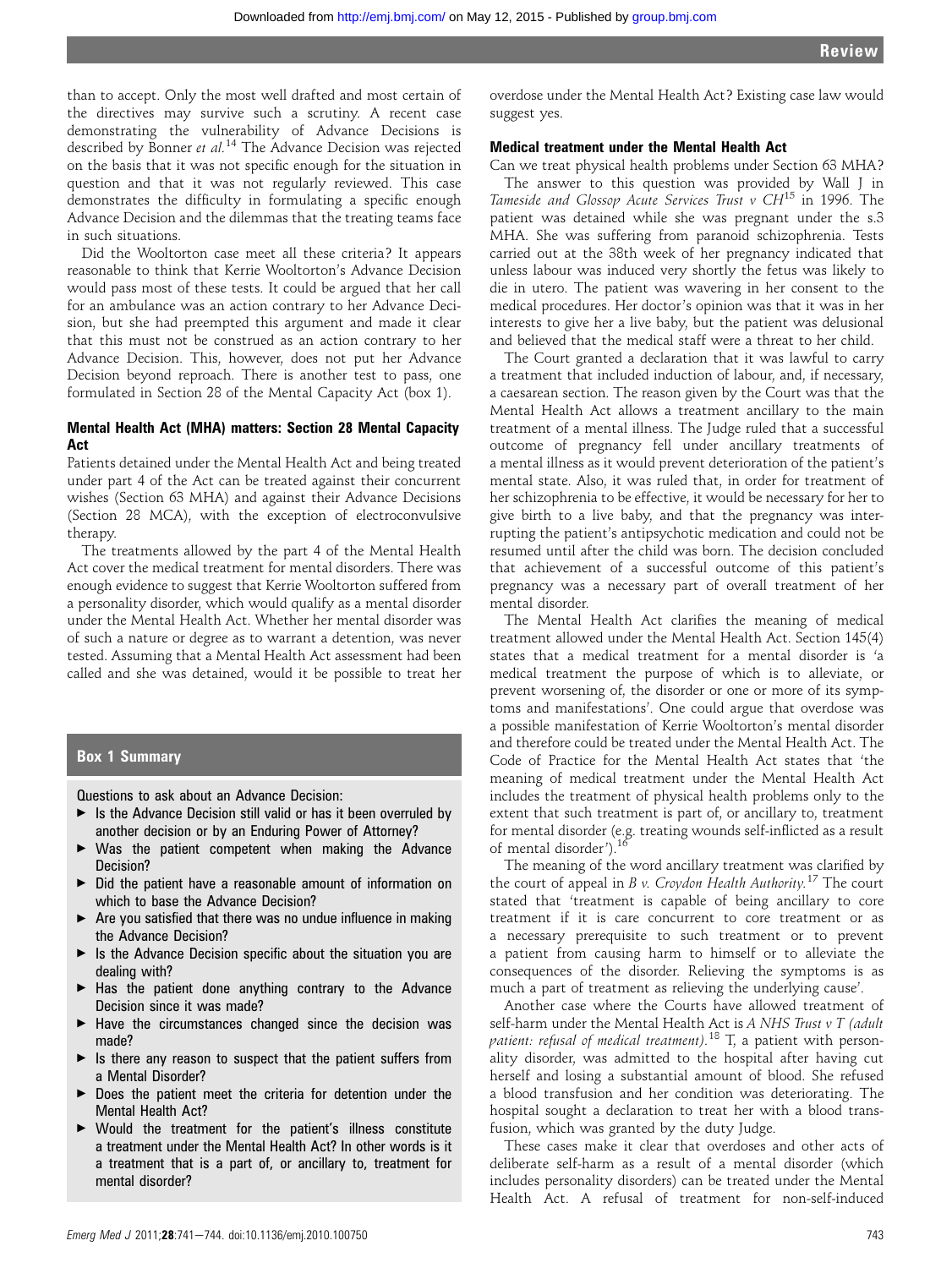conditions, eg diabetic ketoacidosis, could potentially be a means of deliberate self-harm. In such cases, treatment under the Mental Health Act would require much clearer demonstration of a link between refusal of treatment and mental disorder.

It is easy to see how treating Kerrie Wooltorton's overdose would be a treatment concurrent to treatment of her mental illness, a treatment to prevent the patient from harming herself and also a treatment of the symptoms of the mental disorder (overdose being a manifestation and a symptom of her personality disorder). The question in Kerrie Wooltorton's case was not whether her overdose could be treated under the Mental Health Act, but whether she met the criteria for detention under the Mental Health Act. If she met the criteria, she could be detained and treated. Unfortunately, this route was not explored.

#### **CONCLUSION**

The provisions of the Mental Capacity Act surrounding the Advance Decisions provide robust safeguards for incompetent patients' welfare and against exploitation. They establish clear rules for the clinicians to follow when deciding the applicability and validity of Advance Decisions. The application of an Advance Decision becomes much harder if the patient has a mental disorder. In such cases, after satisfying themselves that the Advance Decision is fully applicable and valid, the next question should be: Is the patient showing any evidence of a mental disorder? If the answer is yes, advice must be sought from those with relevant mental health expertise, for example a Consultant Psychiatrist.

For Kerrie Wooltorton, the Advance Decision was not directly applicable, but even her competent contemporaneous wishes would not have precluded her from treatment under Part 4 of the Mental Health Act, provided she met the relevant criteria for detention. This would have been tested by an assessment under the Mental Health Act, which was never called. If there is any reason to suspect a mental disorder, the treating team needs to be satisfied that the patient cannot be detained and treated under the Mental Health Act, before a decision to withhold treatment is taken.

#### Competing interests None.

Provenance and peer review Not commissioned; externally peer reviewed.

### **REFERENCES**

- Mclean SAM. Live and let die. BMJ 2009;339:b4112.
- 2. Re T (adult: refusal of medical treatment)  $[1993]$  Fam. 95,  $[1992]$  4 All ER 649, CA.<br>3 **Kutner L** 'Due process of Euthanasia: the living will a proposal' *lod L. L*
- **Kutner L.** 'Due process of Euthanasia; the living will, a proposal'. Ind L J 1969;44:539.
- 4. Mclean AR. 'Advance directives, future selves and decision-making'. Med Law Rev 2006:14:291-320.
- 5. Re C (adult: refusal of treatment) [1994] 1 All ER 819 (HC).
- 6. Re AK. (medical treatment: consent) [2001]1 F.L.R. 129 35.
- 7. HE.v A Hospital NHS Trust [2003] 2 FLR 408.
- 8. Mclean AR. 'Advance directives and the rocky waters of anticipatory decision making'. Med Law Rev 2008;16:1-22.
- 9. Evans v. Knight and Moore (1822) 1 Add 229.<br>10. Jenkins v. Morris (1880) 14 Ch 674.
- Jenkins v. Morris (1880) 14 Ch 674.
- 11. Evidence of the Parliamentary Under-Secretary of State to Standing Committee. A, para. 225.
- 12. **Bach JR.** 'Threats to informed advanced directives for the severely physically challenged'. Arch Phys Med Rehabil 2003;84(4 Suppl 2):S23-8.
- 13. 9.29-9.30 of the Mental Capacity Act 2005 Code of Practice.
- 14. **Bonner S,** Tremlett M, Bell D. Are advance directives legally binding or simply the starting point for discussion on patients' best interests? BMJ 2009;339:b4667.
- 15. Tameside and Glossop Acute Services Trust v. CH (1996) 1 F.L.R. 762.<br>16. 23.4 Code of Practice Mental Health Act 1983. Published by TSO
- 23.4 Code of Practice, Mental Health Act 1983. Published by TSO.
- 17. B v Croydon Health Authority [1995] Fam 133.
- 18. NHS Trust v T (adult patient: refusal of medical treatment) [2004] EWHC 1279 (Fam).